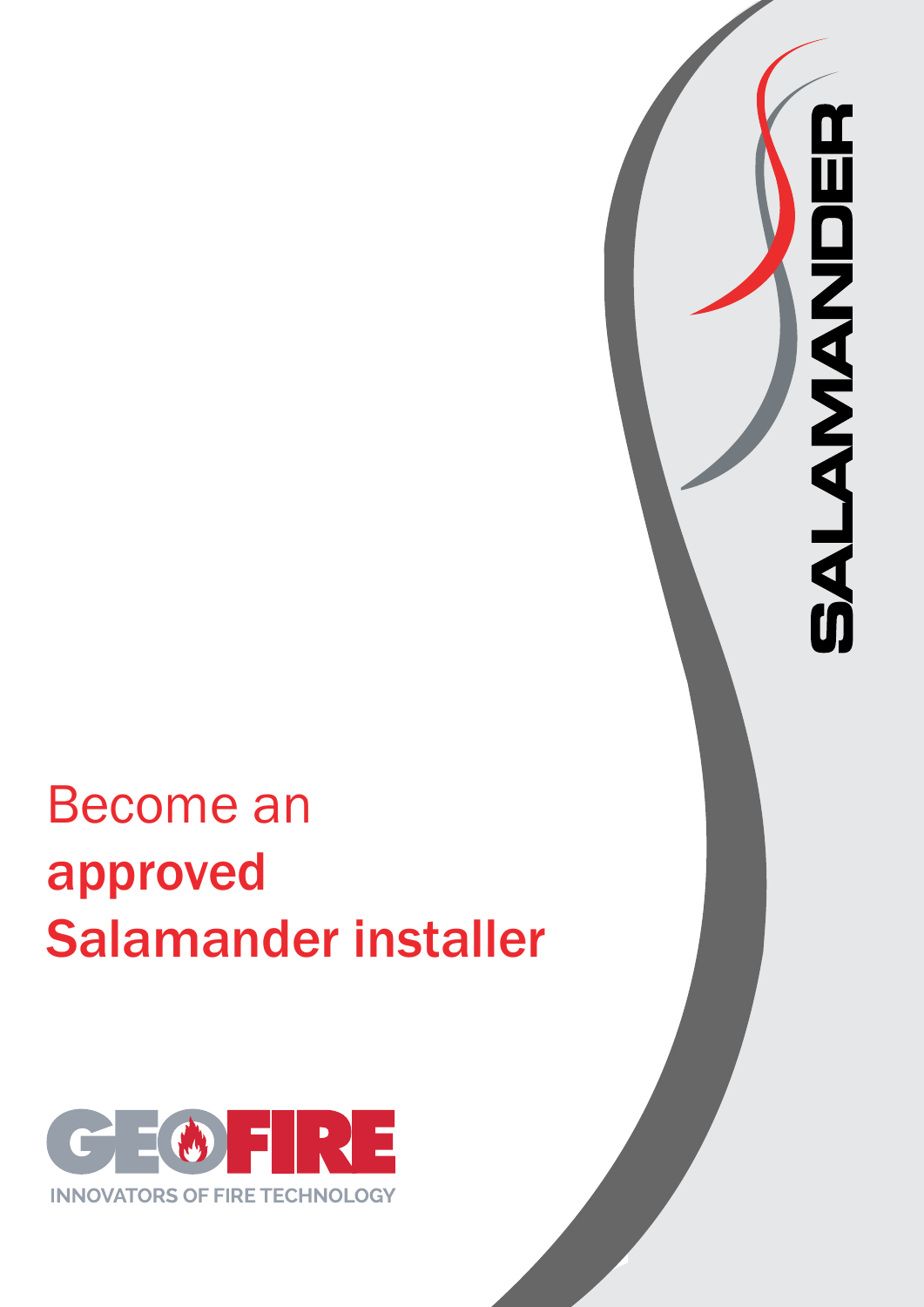



### **Company overview**

Geofire designs and manufactures a range of fire door holding and closing devices. Based in County Durham, we have been manufacturing fire products for over 40 years. With a range of solutions available depending on the installation, Geofire offers hard-wired, radio controlled and more recently acoustic solutions, all recognised by the UK fire brigade.



Our Salamander products are one of a kind in the industry due to their wire-free installation and category A classification. Radio controlled, Salamander products are triggered by radio waves from a central controller connected to the existing fire panel. Each fire door holder and closer connects wirelessly to minimise disruption to the building.

## *AGRIPPA*

The Agrippa products are acoustically activated and 'listen and learn' the sound a building's specific fire alarm. Acoustic products are quick and easy to install, and are battery operated.



Our traditional hard-wired range of fire door holders are used all over the world and are ideal for new builds, as they are wired into the control panel and connected to the buildings fire detection system.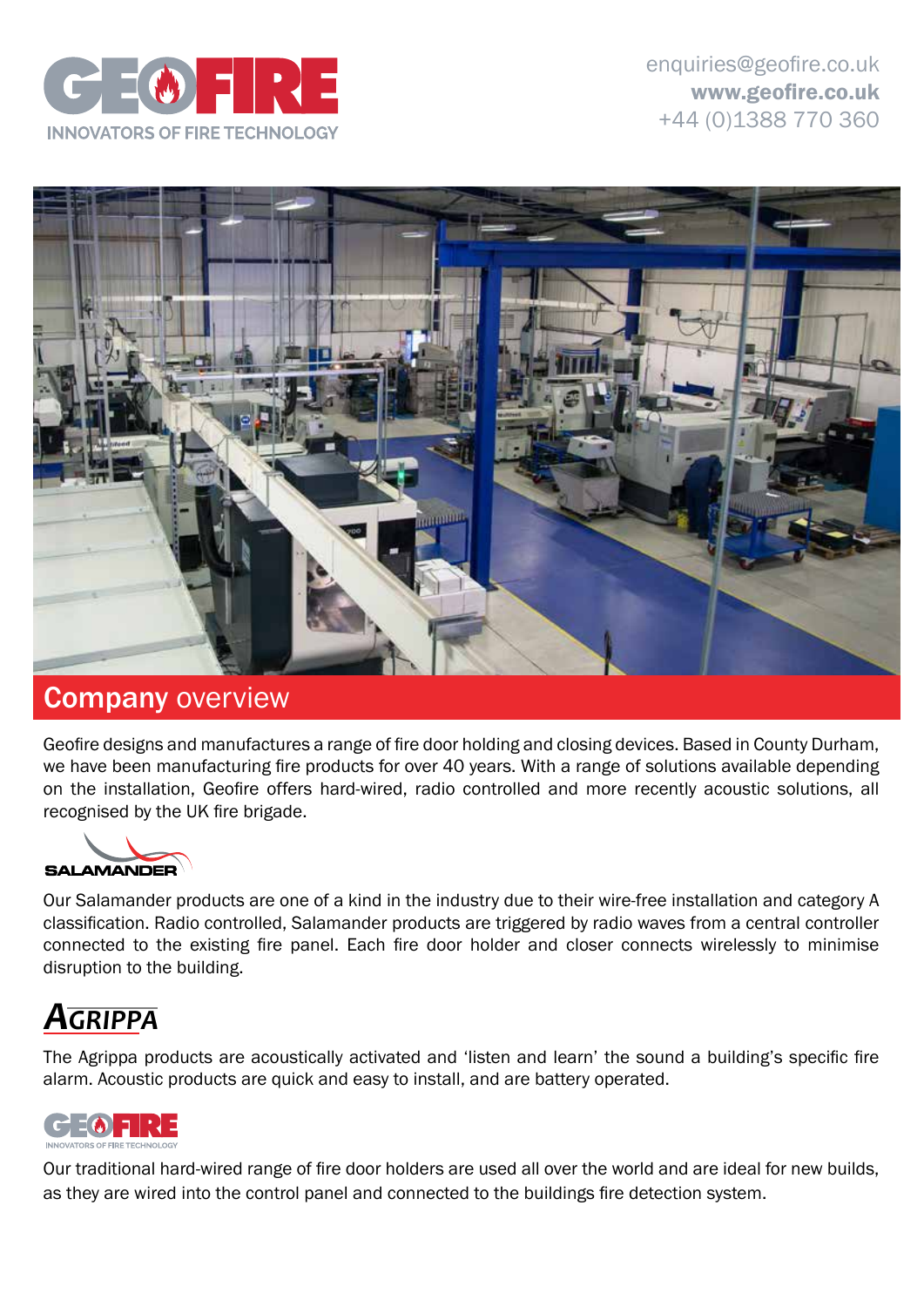



# Are you interested in becoming an approved Salamander installer?

We are looking for professional and experienced fire technology installers to represent the Salamander brand.

#### As an installer you would be expected to:

- Promote Salamander on your website and sales literature
- Hold relevant approvals/memberships such as FIA, BAFE, NICEIC, ISO 9001, CHAS and BS 7671
- Provide Geofire with the following details for each installation:
	- commissioning certificate
	- floor plans
	- survey & device statistics
- Demonstrate first-class customer service

#### As an installer you would receive:

- Full training at the Geofire head office on how to sell, survey and maintain the Salamander system Preferential rates with quality discounts
- Customer referrals for your agreed catchment area
- Your logo and contact details on our website
- Training for any system updates
- 12 months warranty from date of installation, 18 from date of manufacture
- Annual service and calibration of demonstration kit
- Technical support helpline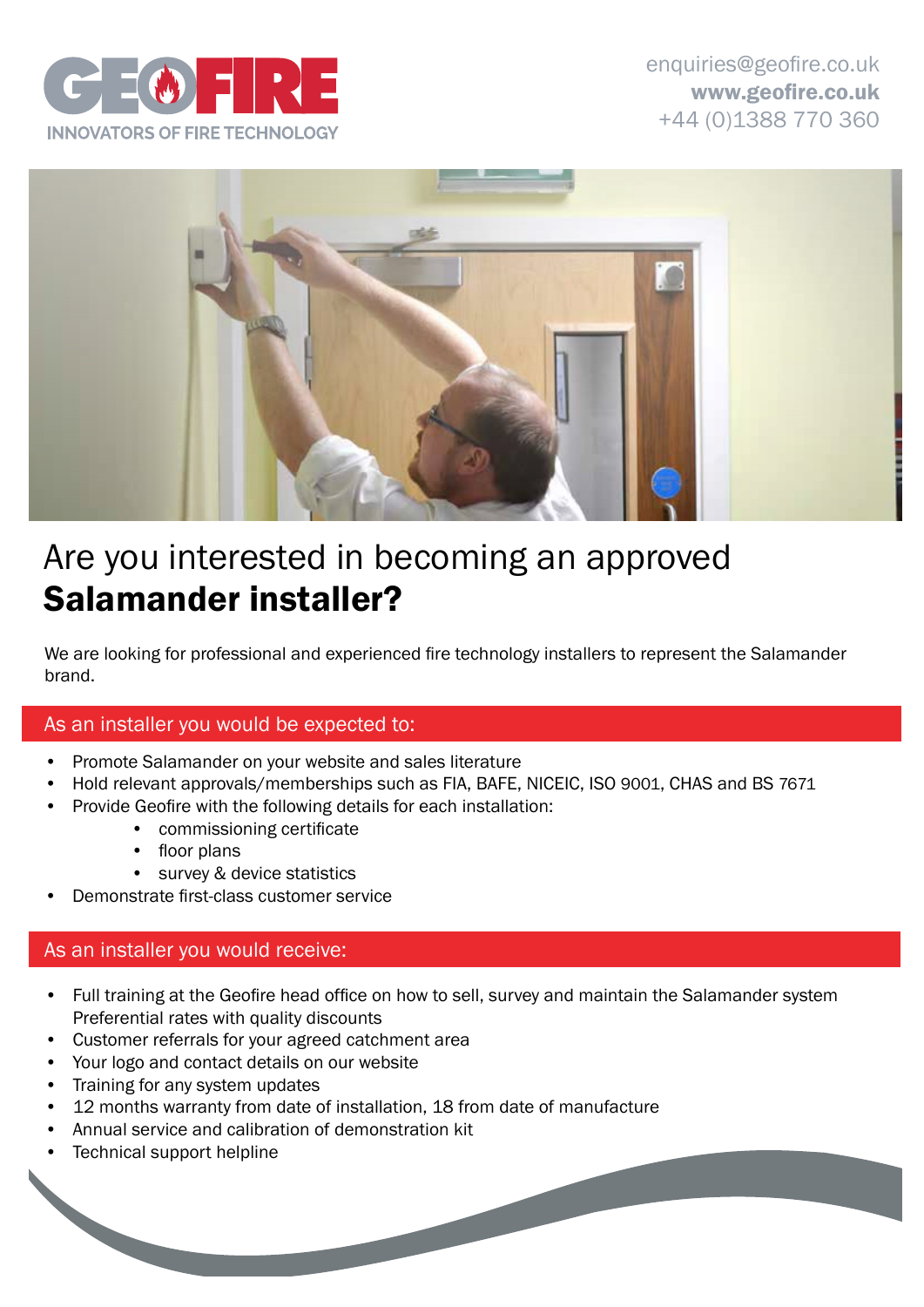

# Our products

Geofire products are tested and approved by Warrington Certification Limited. The products are CE marked to the Construction Products Regulation, R&TTE directive or EMC directive, using the relevant European standards.

Our Salamander system is suitable for BS7273-4 critical actuation (Category A) which defines the most robust requirements for this type of system and covers a broader range of fail-safe operation and fault monitoring capability than other categories.

Innovative wire free technology means quick and easy fitting with no more unsightly cables and no need for major renovation.

#### Salamander closer

The Salamander radio controlled fire door closer is a battery powered device that allows the door to be held open in any position (either rigid or swing-free) whilst ensuring it will close in the event of a fire. Each closer is connected to the central controller via radio signals.

#### Salamander holder

The Salamander radio controlled fire door holder is a battery-powered device that is hygienically fitted at the top of the door to hold the to open to ease access. Radio signals from the central controller communicate with the holder to ensure the door closes in the event of a fire.

#### **Salamander** controller & booster

The Salamander controller can control up to 99 wire free door holders/closers using 868 MHz radio frequency. The controller has a range of up to 50m. The Salamander booster is also available and can extend the range of an installation by up to 50m. Up to eight boosters may be used in an installation with a single controller.

#### **Salamander** Zleepsafe pillow alarm

Zleepsafe is a wire free, battery powered bedside alarm used to alert people who are deaf or hard of hearing in the event of a fire. The Salamander central controller communicates with the pillow alarm via radio waves prompting the unit to vibrate and awake the user should the fire alarm sound.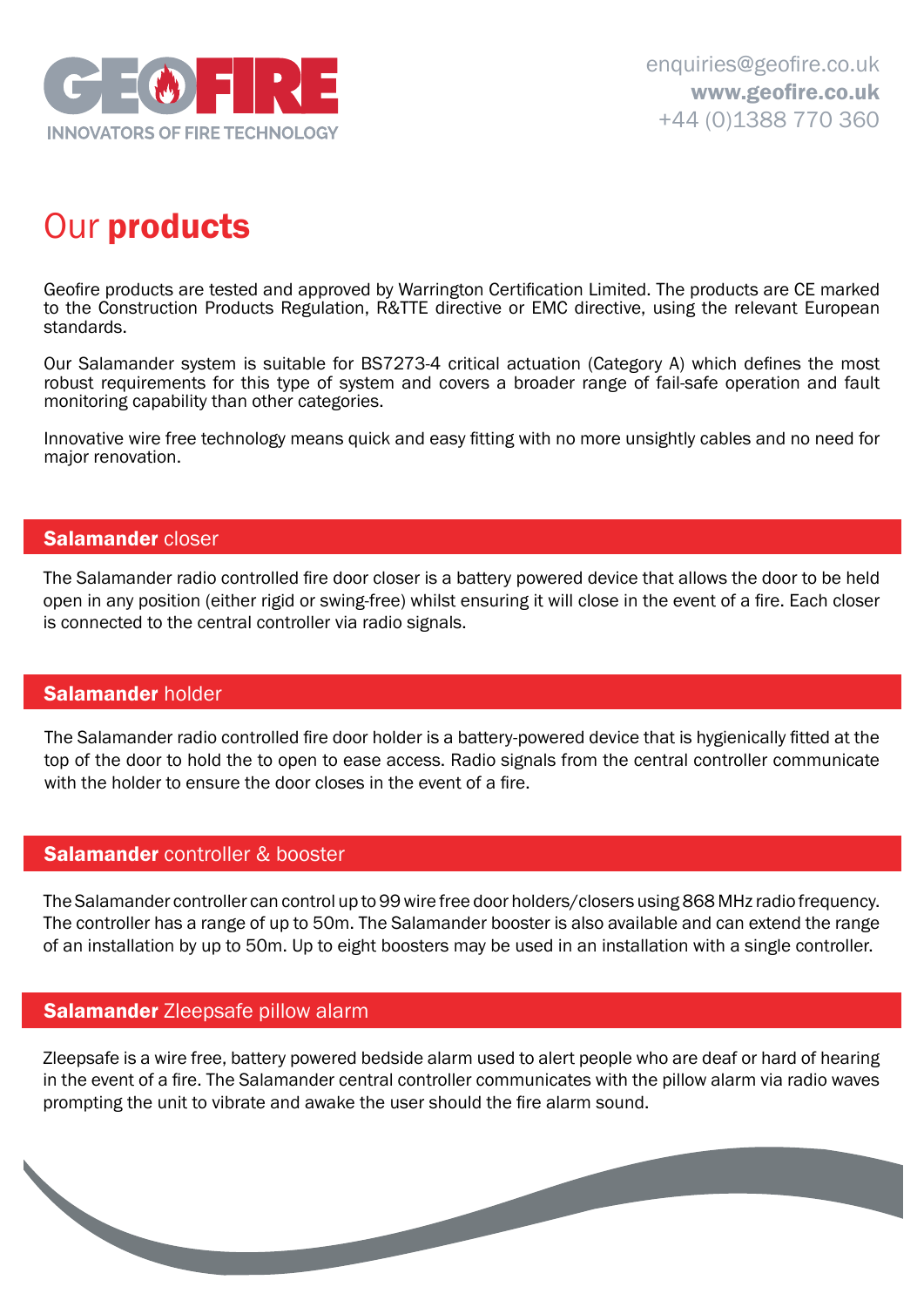

enquiries@geofire.co.uk www.geofire.co.uk +44 (0)1388 770 360



## Salamander closer

- Wire-free
- Free-swing mode
- Fixed hold-open mode
- Suitable for any fire door installation
- Sleek, modern design
- Up to two years battery life with two C cell batteries
- Low battery warning
- Low maintenance
- Holding angle of 65°-120°
- CE marked under the Construction Products Regulation
- Approved to EN1155 and EN1154
- EMC approved
- Suitable for category A installations
- Suitable for doors up to and including power size 3 (950mm & 60kg doors)



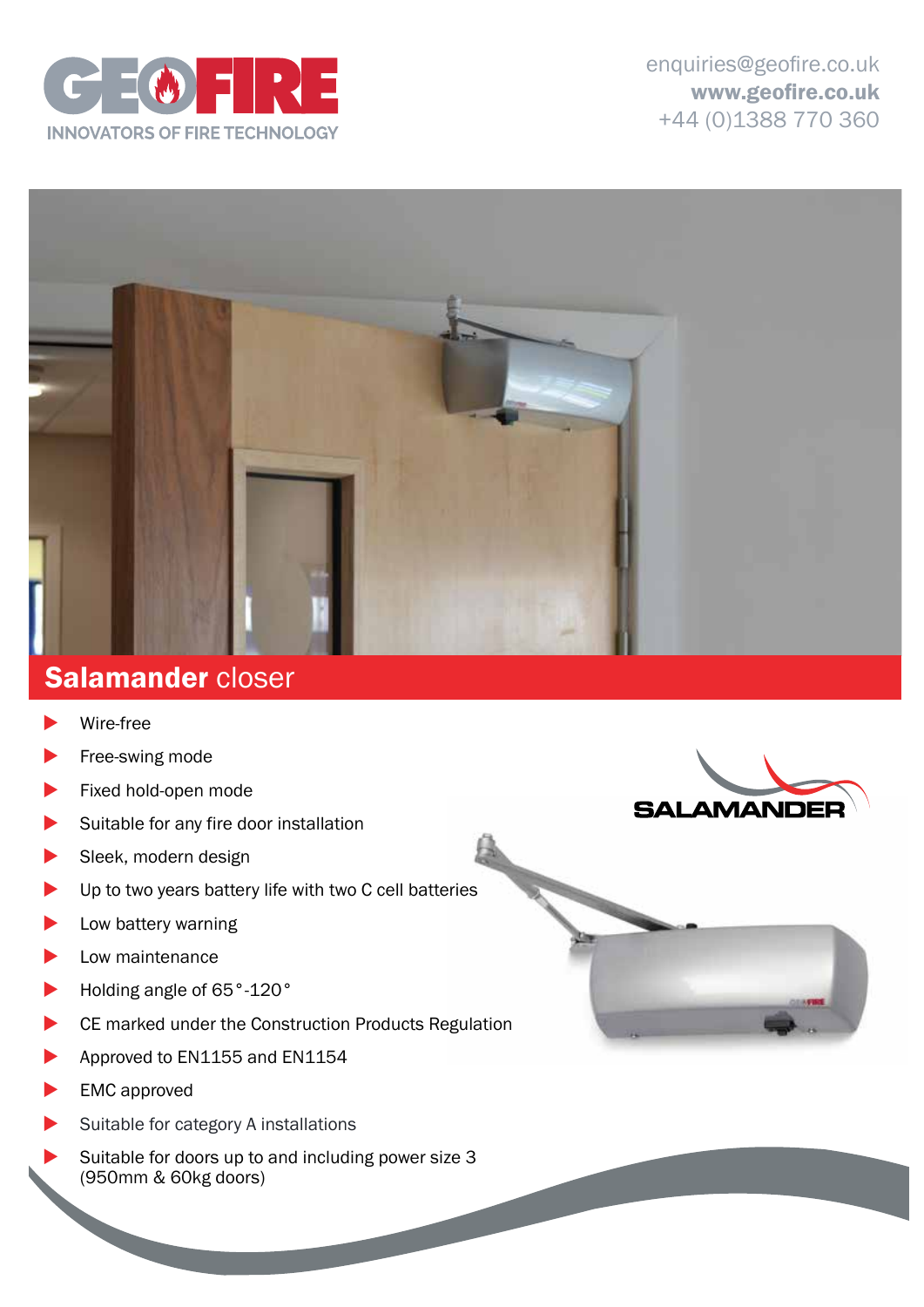

enquiries@geofire.co.uk www.geofire.co.uk +44 (0)1388 770 360



## **Salamander holder**

- Wire-free  $\bullet$
- Meets stringent protection measures needed at crucial fire exits requiring category A protection
- Prolonged fire door life
- Flexibility
- Low maintenance
- Two alkaline C cell batteries provides 12 months battery life
- Low battery warning one month in advance
- Approved to EN1155
- CE marked under the Construction Products Directive (now Construction Products Regulation)
- EMC approved
- Mounts behind the door
- Suitable for doors up to and including power size 5 (1250mm & 100kg doors)



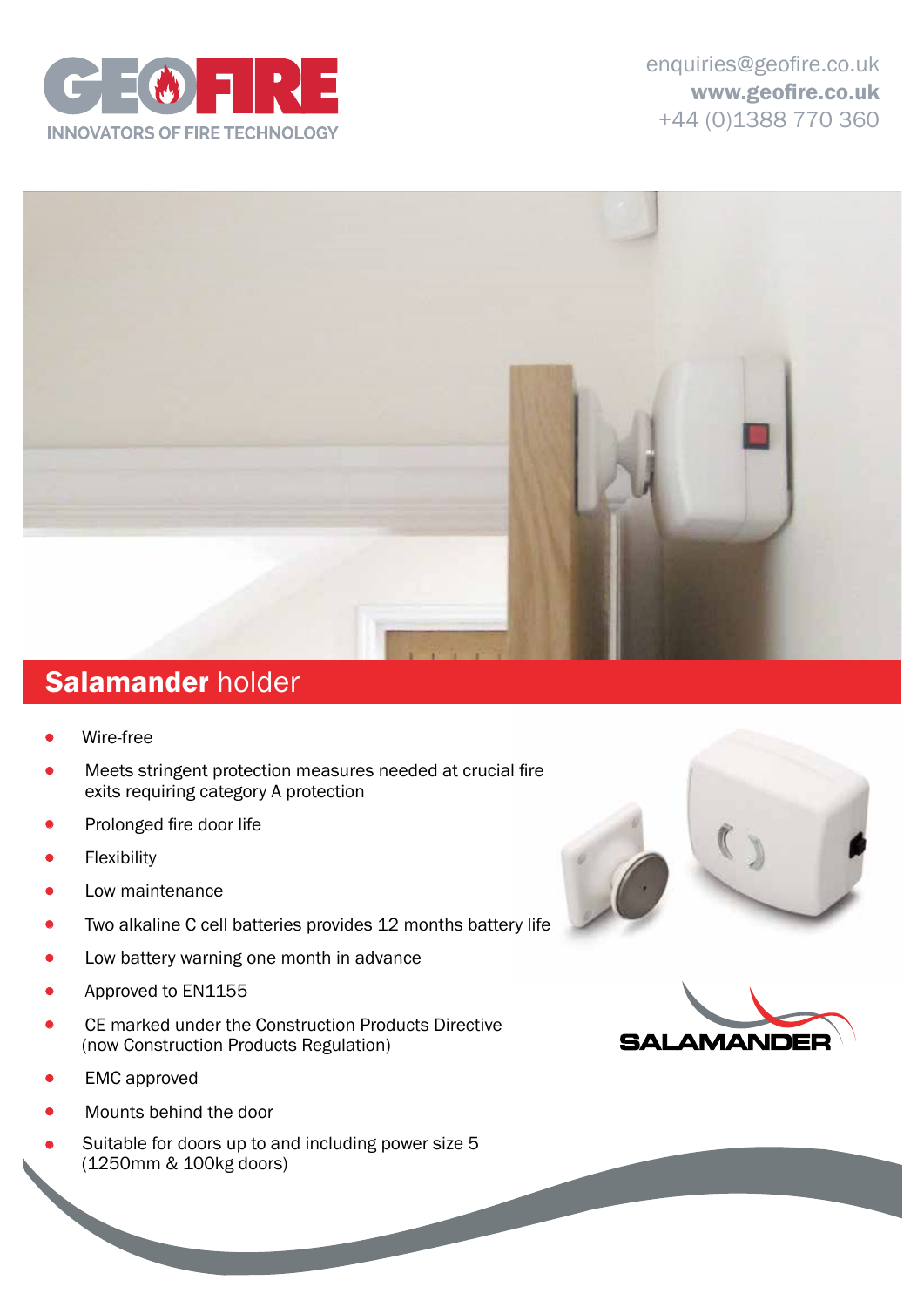



## **Salamander controller & booster**

- Controls up to 99 wire free door holders/closers
- 868 MHz radio frequency
- **n** Up to 100m range with booster
- Suitable for doors up to and including power size 5
- **n** Approved to EN1155
- CE marked under the Construction Products Directive (now Construction Products Regulation)
- $\blacksquare$  EMC approved

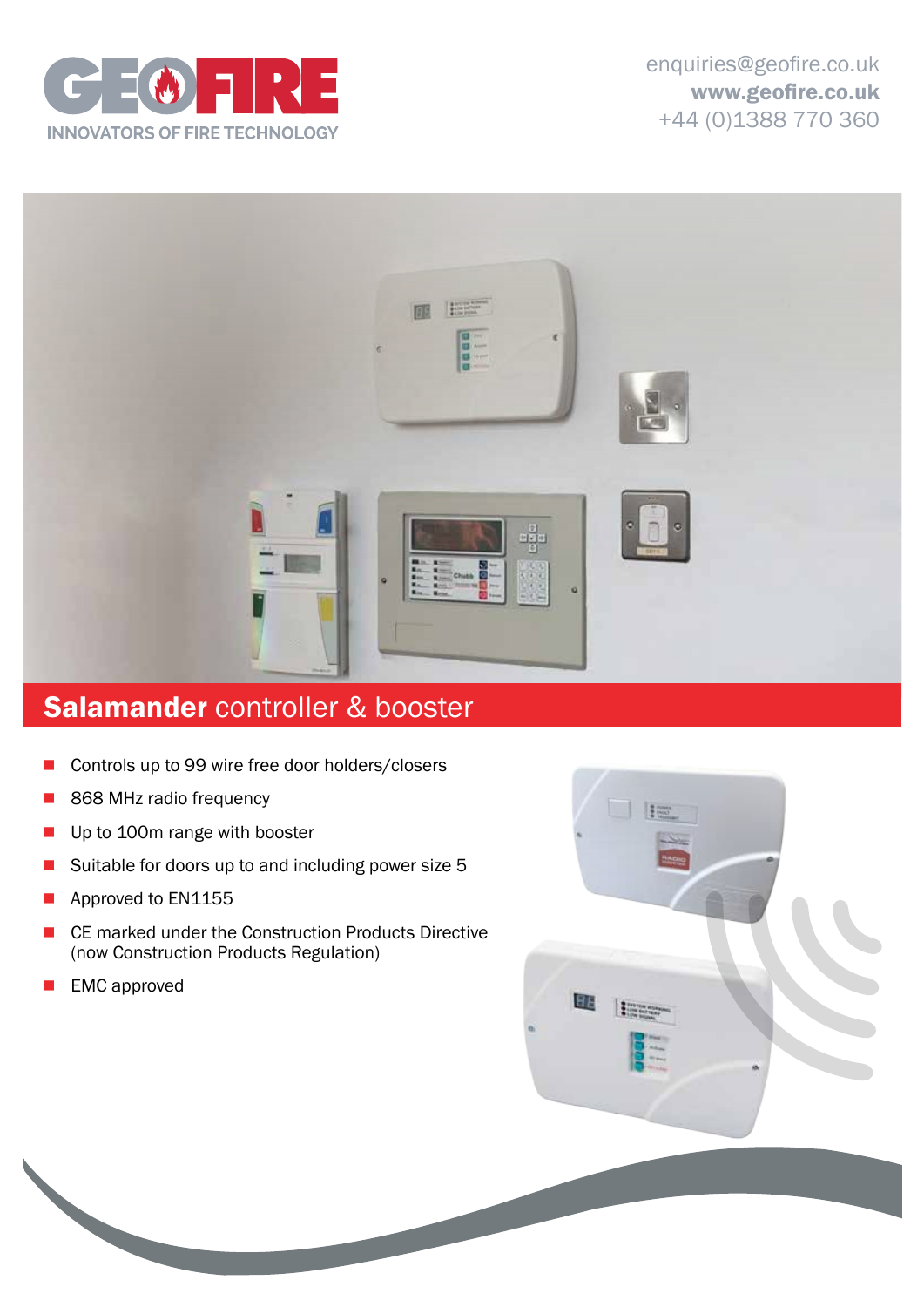



## **Salamander Zleepsafe pillow fire alarm**

- $\overline{O}$  Alerts the deaf and hard of hearing during the night if there is a fire
- $\bigcirc$  Wire-free and battery powered
- **O** Helps meet the requirement of the Equality Act 2010
- $\circ$  LCD time and alarm clock includes flashing white LED visual warning and vibrating pillow pad
- **o** Works alongside Salamander fire door holders and door closers
- $\bigcirc$  Can be relocated
- $\Omega$  Innovative design conserves battery power, expected battery life of up to 12 months
- $\circ$  Visual warning of low battery and radio signal fault